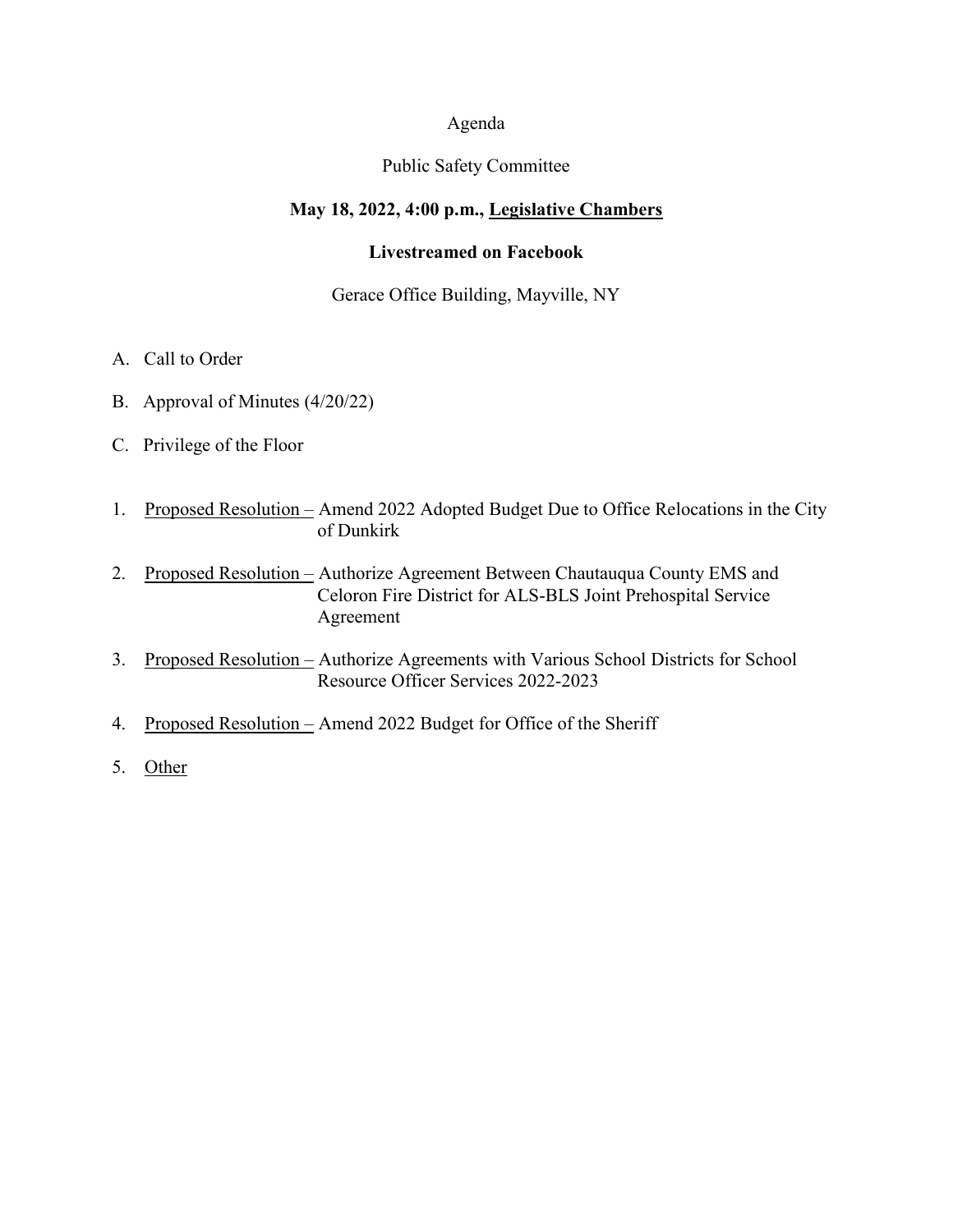## **CHAUTAUQUA COUNTY RESOLUTION NO. \_\_\_\_**

**TITLE:** Amend 2022 Adopted Budget Due to Office Relocations in the City of Dunkirk

**BY:** Public Facilities, Public Safety, Human Services and Audit & Control Committees:

**AT THE REQUEST OF:** County Executive Paul J. Wendel, Jr.:

WHEREAS, pursuant to Resolution No. 246-21, the County entered into a lease with Agricultural Land Holdings LLC for office space in the City of Dunkirk for use by the Chautauqua County Departments of Probation and Mental Hygiene; and

WHEREAS, budget amendments are needed to: add a budget for the new location; reduce rent expense for the North County Office Building (NCOB) because the departments will only occupy NCOB for part of 2022; and add revenue and expense associated with the build out of the premises to be occupied by the Department of Mental Hygiene; now be it

RESOLVED, That the Director of Finance is hereby directed to make the following changes to the 2022 Adopted Budget:

### ESTABLISH & INCREASE APPROPRIATION ACCOUNTS:

|                                  | Contractual - Buildings & Grounds - Dunkirk Ag |           |
|----------------------------------|------------------------------------------------|-----------|
| A.1620.6010.4                    | Center                                         | \$113,855 |
| $A.4320---4$                     | Contractual - Mental Hygiene Programs          | \$32,477  |
|                                  | Total                                          | \$146,332 |
| DECREASE APPROPRIATION ACCOUNTS: |                                                |           |
|                                  | Contractual - Buildings & Grounds - North Co   |           |
| A.1620.6080.4                    | Office Building                                | \$89,530  |
| $A.3140---4$                     | Contractual - Probation                        | \$11,996  |
|                                  | Total                                          | \$101,526 |
| <b>INCREASE REVENUE ACCOUNT:</b> |                                                |           |
| $A.4320$ $R162.0000$             | Departmental Income-Fees: Mental Health        | \$44,806  |

**\_\_\_\_\_\_\_\_\_\_\_\_\_APPROVED**

\_\_\_\_\_\_\_\_\_\_\_\_\_\_\_\_\_\_\_\_\_\_\_\_\_\_\_\_\_\_\_\_\_\_ \_\_\_\_\_\_\_\_\_\_\_\_\_\_

**\_\_\_\_\_\_\_\_\_\_\_\_\_VETOES (VETO MESSAGE ATTACHED)**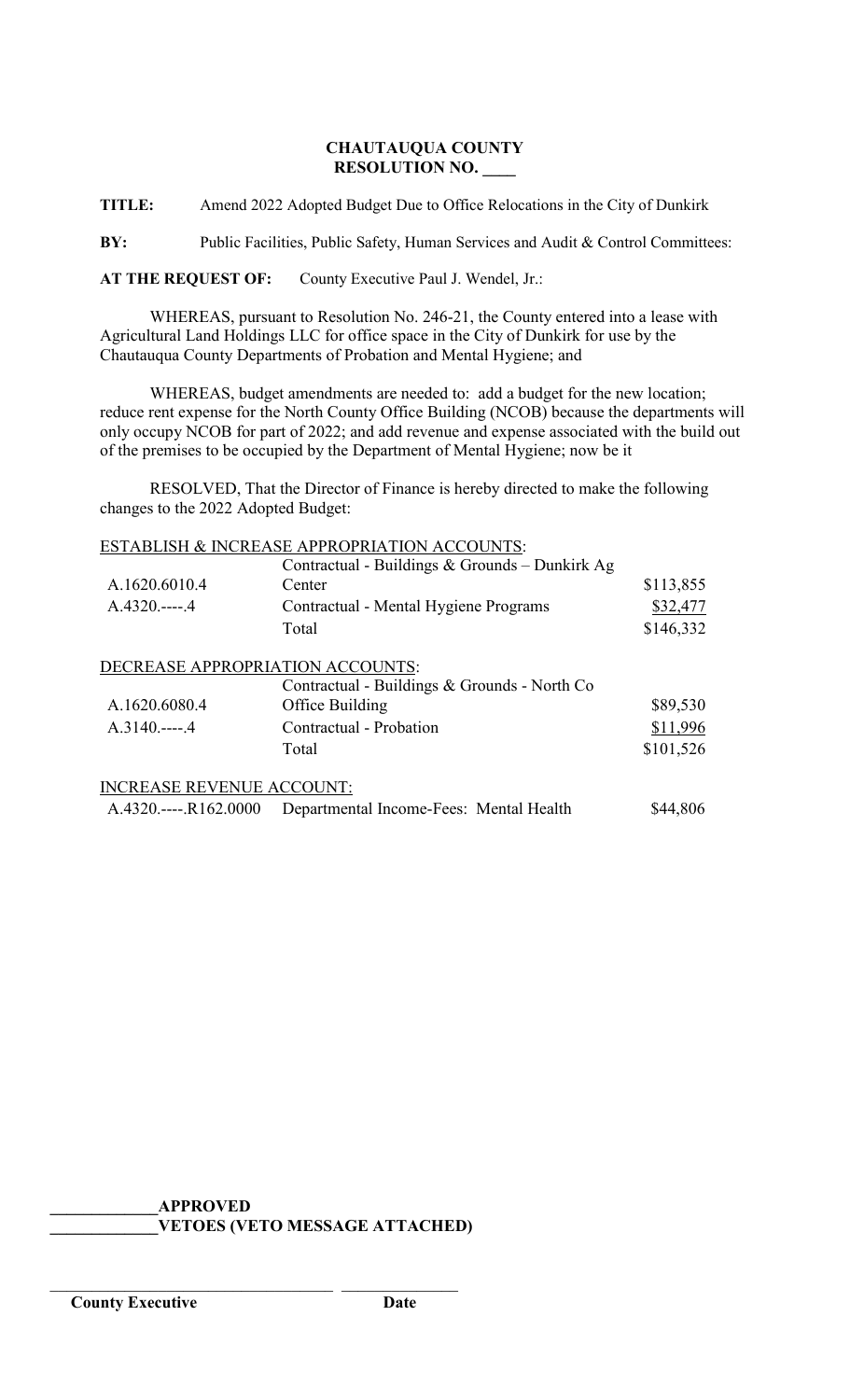## **CHAUTAUQUA COUNTY RESOLUTION NO. \_\_\_\_\_\_\_\_\_**

**TITLE:** Authorize Agreement Between Chautauqua County EMS and Celoron Fire District for ALS-BLS Joint Prehospital Service Agreement

**BY:** Public Safety and Audit & Control Committees:

**AT THE REQUEST OF:** County Executive Paul M. Wendel, Jr.:

WHEREAS, Chautauqua County Emergency Management Services (CCEMS) and the Celoron Fire District both operate emergency ambulance services; and

WHEREAS, CCEMS can supply Advanced Life Support (ALS) services in addition to the Fire Dsistrict Basic Life Support (BLS) services; and

WHEREAS, CCEMS already contracts with an outside agency for billing for ambulance services and can assume billing for Celoron Fire District ambulance services, with funds to be accounted according to negotiated rates; therefore be it

RESOLVED, The County Executive is authorized to enter into an agreement with the Celoron Fire District wherein CCEMS will collaborate to supply ALS services on Celoron Fire District ambulance runs, as needed, and that CCEMS will undertake billing for Celoron Fire District ambulance services.

**\_\_\_\_\_\_\_\_\_\_\_\_\_APPROVED \_\_\_\_\_\_\_\_\_\_\_\_\_VETOES (VETO MESSAGE ATTACHED)**

\_\_\_\_\_\_\_\_\_\_\_\_\_\_\_\_\_\_\_\_\_\_\_\_\_\_\_\_\_\_\_\_\_\_ \_\_\_\_\_\_\_\_\_\_\_\_\_\_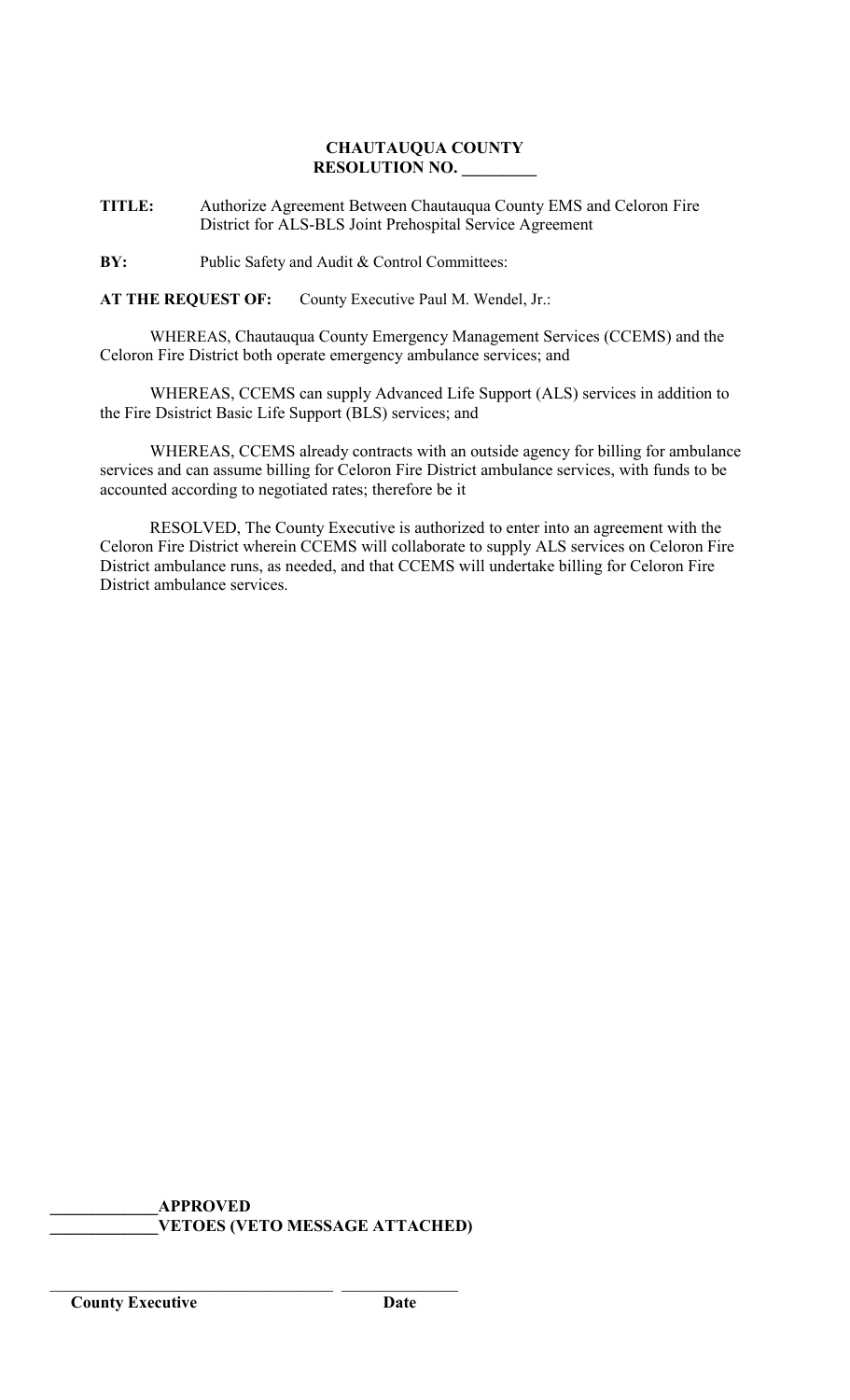## **CHAUTAUQUA COUNTY RESOLUTION NO.\_\_\_\_\_\_\_\_\_\_\_\_\_**

**TITLE:** Authorize Agreements with Various School Districts for School Resource Officer Services 2022-2023

**BY:** Public Safety and Audit & Control Committees:

**AT THE REQUEST OF:** County Executive Paul M. Wendel, Jr.:

WHEREAS, various school districts have requested the Chautauqua County Office of the Sheriff provide School Resource Officers during the term of July 1, 2022 through June 30, 2023 school year; and

WHEREAS, the Chautauqua County Sheriff has negotiated tentative agreements with these entities for the period of July 1, 2022 through June 30, 2023 for estimated costs not to exceed amounts listed, based on a per deputy rate of \$100,847:

Silver Creek Central School \$100,847 Forestville Central School \$100,847 Brocton Central School \$100,847 BOCES (2 deputies) \$201,694

; and

WHEREAS, these revenues are included in the 2022 Adopted Budget so no budget amendments are needed; now therefore be it

RESOLVED, That the County Executive is hereby authorized and empowered to execute agreements with these entities for School Resource Officer services as set forth above with revenues to be credited to revenue account A.3110.R226.0000.

**\_\_\_\_\_\_\_\_\_\_\_\_\_APPROVED \_\_\_\_\_\_\_\_\_\_\_\_\_VETOES (VETO MESSAGE ATTACHED)**

\_\_\_\_\_\_\_\_\_\_\_\_\_\_\_\_\_\_\_\_\_\_\_\_\_\_\_\_\_\_\_\_\_\_ \_\_\_\_\_\_\_\_\_\_\_\_\_\_